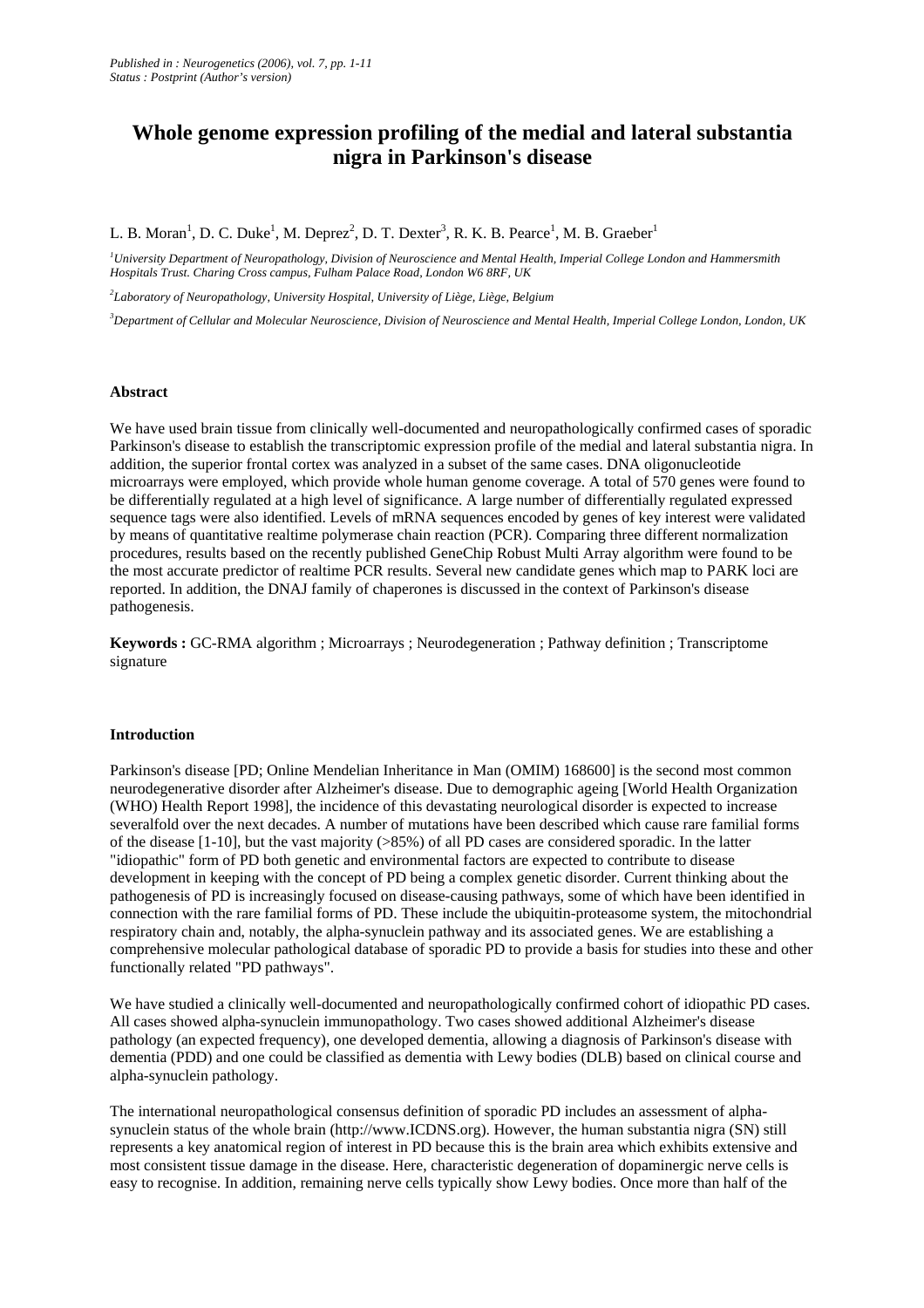existing nerve cell population has died, parkinsonism manifests itself clinically. It is well known that the lateral SN shows the most pronounced degeneration [11 ].

We have determined the whole genome expression profile (complete transcriptome) of the adult SN in 15 PD brain donors, in seven controls (brain donors without neurological disease) and in one disease-specific control (a neuropathologically confirmed case of multiple sclerosis) with histologically intact nigra. In addition, we have compared the expression profile of the lateral and medial SN to the frontal cerebral cortex in a subset of the same cases.

## **Materials and methods**

## *Case material*

The human brain tissue for this study was obtained from the UK Parkinson's Disease Society Tissue Bank at Imperial College London and from the Laboratory of Neuropathology of the University of Liège. In addition, one disease-specific control was obtained from the UK Multiple Sclerosis Society Tissue Bank at Imperial College London. The basic clinical and neuropathological characteristics of the cases used in the study are shown in Table 1. A detailed description of the clinical and histological findings in each case will be provided elsewhere (Moran et al., in preparation). In total, 47 individual tissue samples were analyzed, i.e. 15 samples of medial parkinsonian SN, nine samples of lateral parkinsonian SN, eight medial nigra control samples and seven lateral nigra control samples. Lateral and medial nigra samples were from the same cases. In addition, the frontal cerebral cortex was analyzed in five of the PD cases and in three of the controls.

## *RNA extraction*

Total RNA was extracted from freshly dissected brain tissue, snap-frozen and kept at -70°C until further use. For nucleic acid extraction, the RNeasy Mini Kit (Qiagen, Valencia, CA, USA) was used according to the manufacturer's protocols (http://www.qiagen.com). Tissue samples were mechanically disrupted using a rotary homogenizer, lysed in buffer containing guanidine isothiocyanate (GITC) and then further homogenized (shredder tubes, Qiagen). The resulting homogenate was passed through the RNeasy mini column containing the RNeasy silica gel membrane that selectively binds RNA. Total RNA was resuspended in RNAse-free water (http://www.eppendorf.com). RNA yields were determined using a spectrophotometer (GeneQuantPro), and the quality was assessed using agarose gel electrophoresis. RNA samples were stored at -80°C.

#### *Preparation of target cRNA for microarrays*

Target cRNA for microarray analysis was prepared following the manufacturer's protocol (http://www.affymetrix.com) and, essentially, as described previously [12]. In brief, total RNA was used for cDNA synthesis employing the Super-Script double-stranded cDNA synthesis kit (Superscript Choice System, Life Technologies, Gaithersburg, MD) with the T7-(dT)<sub>24</sub> primer. In vitro transcription was performed using the Enzo-IVT kit (Enzo BioArray High Yield RNA Transcript Labelling Kit, Enzo Diagnostics, Farmingdale, New York, USA). The resulting biotin-labelled cRNA was purified employing the RNeasy Mini Kit and then fragmented in buffer (40 mM Tris-acetate pH 8.1, 100 mM KOAc, and 30 mM MgOAc) at 95°C for 35 min. A quality check using Affymetrix Test3 arrays was carried out, and the fragmented biotinylated cRNA was then hybridized to Affymetrix Human Genome U133A and U133B gene chips (Affymetrix, Santa Clara, CA, USA). This array set contained 44,760 unique human probe sets representing more than 39,000 transcripts and approximately 6,000 expressed sequence tags (ESTs). The arrays were labelled with streptavidin-phycoerythrin and then washed before scanning in a Gene Array scanner (Affymetrix).

## *Microarray data analysis*

Analysis output (CHP) files were generated using Affymetrix Microarray Suite 5.0 software (MAS5.0). The 94 microarrays employed in this study were scaled to the same target intensity. CHP and cell intensity (CEL) files of the microarrays were read using ArrayAssist software (versions 3.0 and 3.2, respectively; Stratagene Interaction Explorer; http://www.stratagene.com). Aggregate intensity values were derived applying the GeneChip Robust Multi Array (GC-RMA) algorithm [13] and the Probe Logarithmic Intensity Error (PLIER; http://www.affymetrix.com), respectively. Transcripts were defined as statistically significant (two-class unpaired significance analysis with unequal variance) when they met the criteria of (a)  $p$ <0.001 and (b) an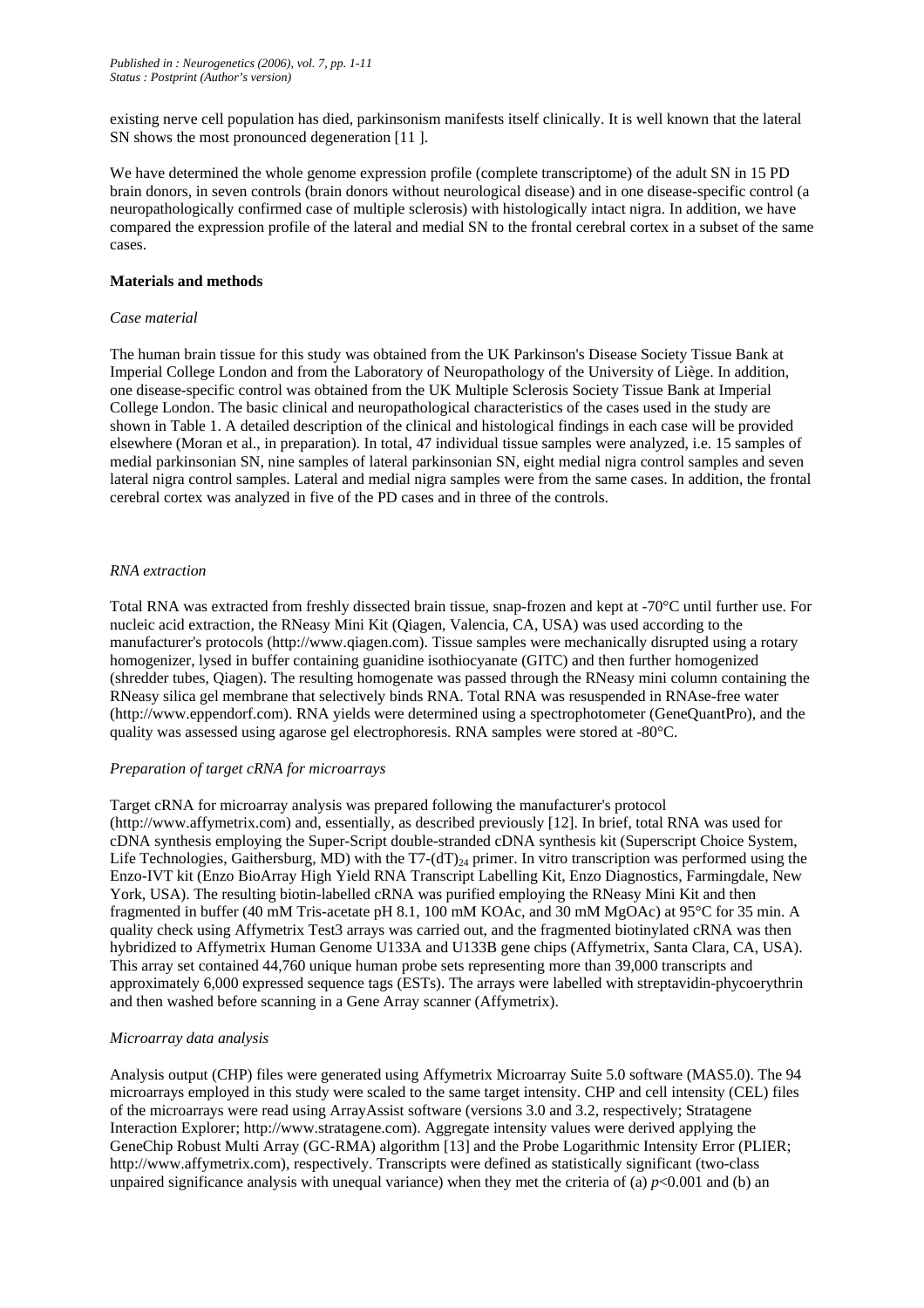absolute difference in expression of 1.0 log unit (log with base 2) (Fig. 1a). For comparative purposes, significance analysis was carried out with or without error stabilization (variance inflation which increases precision of the analysis for very low expression values) and *p* value correction for multiple testing [Bonferroni or Benjamini-Hochberg false-discovery rate (FDR)], respectively, *p* values corrected according to the Benjamini-Hochberg method are given in the following text (no error stabilization/variance inflation) except where explicitly indicated.

| Case number              | Gender                    | Age at          | Duration         | <b>Brain</b>    |                | Tissue pH <sup>a</sup> Postmortem | <b>HU_133 A</b>  | <b>HU_133 A</b> |
|--------------------------|---------------------------|-----------------|------------------|-----------------|----------------|-----------------------------------|------------------|-----------------|
|                          |                           | death           | of illness       | weight $(g)$    |                | delay (h)                         | and B array      | and B array     |
|                          |                           | (years)         | (years)          |                 |                |                                   | SN medial        | SN lateral      |
| Parkinson's disease      |                           |                 |                  |                 |                |                                   |                  |                 |
| 1                        | $\boldsymbol{\mathrm{F}}$ | 87              | 12               | 975             | 6.7            |                                   | Yes <sup>b</sup> | Yes             |
| $\overline{c}$           | M                         | 83              | 9                | 1,182           | 6.5            |                                   | Yes              | Yes             |
| $3^{\circ}$              | M                         | 68              | 3                | 1,422           | 6.6            | 15.0                              | Yes <sup>b</sup> | Yes             |
| $\overline{\mathcal{A}}$ | M                         | 78              | 10               | 1,560           | 6.5            | 21.7                              | Yes              | Yes             |
| 5                        | $\boldsymbol{\mathrm{F}}$ | 86              | 15               | 1,299           | 6.4            | 5.5                               | Yes              | Yes             |
| $\sqrt{6}$               | ${\bf F}$                 | 81              | 14               | 1,330           | 6.4            | 17.5                              | Yes              | Yes             |
| $\overline{7}$           | $\boldsymbol{\mathrm{F}}$ | 85              | 18               | 1,286           | 6.2            | 13.5                              | Yes              | Yes             |
| $8\,$                    | $\mathbf{M}$              | 75              | 34               | 1,351           | 6.1            | 1.3                               | Yes              | ND              |
| 9                        | M                         | 76              | 27               | 1,282           | 6.0            | 17.0                              | Yes              | ND              |
| 10                       | $\boldsymbol{\mathrm{F}}$ | 76              | 10               | 1,144           | 6.2            | 13.5                              | Yes              | Yes             |
| 11                       | $\mathbf{M}$              | 82              | 18               | 1,251           | 6.2            | 13.5                              | Yes              | Yes             |
| 12                       | M                         | 76              | $\boldsymbol{7}$ | 1,313           | 6.3            | 15.0                              | Yes <sup>b</sup> | $\rm ND$        |
| 13                       | $\mathbf M$               | 89              | 3                | 1,400           | 6.0            | 16.0                              | Yes              | ${\rm ND}$      |
| 14 <sup>c</sup>          | $\boldsymbol{\mathrm{F}}$ | 84              | 11               | 1,089           | 6.1            | 15                                | $Yes^b$          | ${\rm ND}$      |
| 15                       | M                         | 76              | 10               | 1,291           | 6.7            | 9.7                               | Yes <sup>b</sup> | ${\rm ND}$      |
| Mean±SD                  |                           | $80+5.7$        | $13.4 \pm 8.3$   | $1,278 \pm 142$ | $6.3 \pm 0.23$ | $13.4 \pm 5.2$                    |                  |                 |
| Range                    |                           | $(68-89)$       | $(3-34)$         | $(975-1,560)$   | $(6.0-6.7)$    | $(1.3-21.7)$                      |                  |                 |
| Ratio M to F             | 9:6                       |                 |                  |                 |                |                                   |                  |                 |
| Controls                 |                           |                 |                  |                 |                |                                   |                  |                 |
| 16                       | M                         | 76              | NA               | 1,456           | 6.8            |                                   | Yes              | Yes             |
| 17                       | $\mathbf M$               | 77              | NA               | $1,484^d$       | 6.7            | $\overline{4}$                    | Yes <sup>b</sup> | Yes             |
| 18                       | M                         | 81              | NA               | 1,410           | 6.8            | 30                                | Yes <sup>b</sup> | ND              |
| 19                       | $\mathbf M$               | 71              | $\rm NA$         | 1,430           | 6.3            | $\overline{4}$                    | Yes              | Yes             |
| $20\,$                   | ${\bf F}$                 | 77              | NA               | 1,052           | 6.0            | $\overline{9}$                    | Yes              | Yes             |
| $21^e$                   | $\mathbf F$               | 80              | NA               | 1,029           | 6.0            | 13.0                              | Yes              | Yes             |
| 22                       | M                         | 46              | $\rm NA$         | 1,160           | 6.6            | NA                                | Yes              | Yes             |
| 23                       | M                         | 57              | NA               | 1,458           | 6.0            | 5.0                               | Yes <sup>b</sup> | Yes             |
| Mean±SD                  |                           | $70.6 \pm 12.5$ | NA               | $1,309 \pm 194$ | $6.4 \pm 0.37$ | $10.8 + 10.0$                     |                  |                 |
| Range                    |                           | $(46-81)$       | NA               | $(1,029-1,484)$ | $(6.0-6.8)$    | $(4-30)$                          |                  |                 |
| Ratio M to F             | 6:2                       |                 | $\blacksquare$   |                 |                |                                   |                  |                 |

*Table 1 Clinical and neuropathological characteristics of cases*

*F* Female, *M* male, *NA* not applicable, *ND* not determined, - information not available

<sup>a</sup>Both tissue pH and pH of cerebrospinal fluid (CSF) were determined

 $b^{\circ}$ Cerebral cortex was analyzed incases 1, 3, 12, 14, 15, 17, 18 and 23

<sup>c</sup>Neuropathological changes consistent with Alzheimer's disease

d Fixed brain weight

<sup>e</sup>Disease control case

#### *Real-time PCR assay*

DNase-treated RNA was reverse-transcribed with random decamers using a RetroScript kit (Ambion; http://www. ambion.com) following the manufacturer's protocol and then stored at -20°C. Two internal controls were selected based on their consistent expression in normal human brain tissue [14] and as also confirmed in our set of cases: beclin 1 [coiled-coil, myosin-like BCL2-interacting protein (BECN1)] and glutaminyl-tRNA synthetase (QARS). Primers for the above control sequences and alpha-synuclein (SNCA), orphan nuclear receptor (NR4A2 or Nurr1), mitochondrial complex I subunit (NDUFA9) and ubiquitin carboxyl-terminal esterase L1 (UCHL1) were designed using MacVector 7.0 software (Accelrys, Cambridge, UK) and synthesised by Sigma Genosys, Haverhill, UK (http://www.sigma-genosys. com). Primer sequences are shown in Table 2.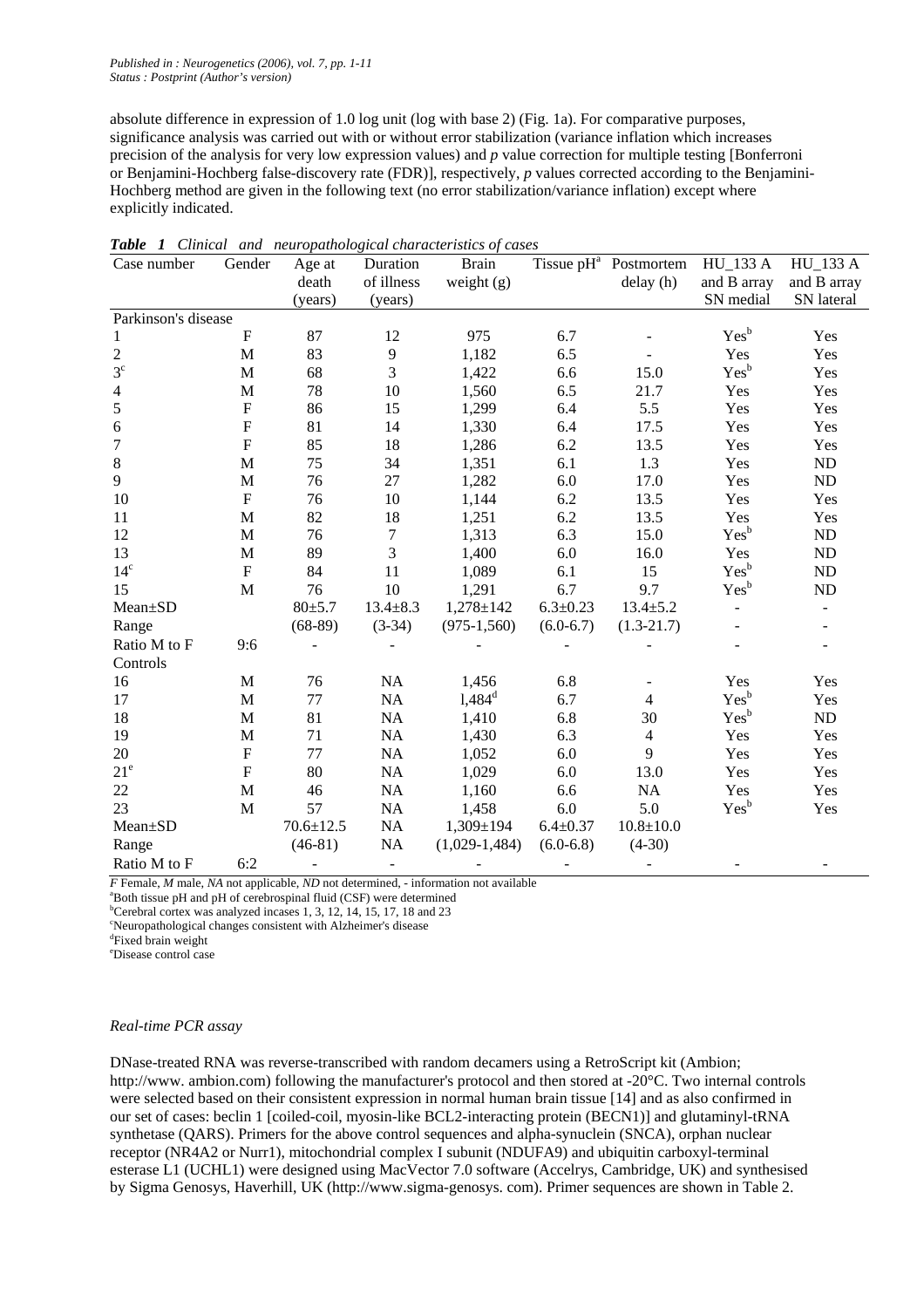Where possible, primers were designed to span intron sequences to detect any genomic contamination.

Real-time PCR was performed using Sybr Green I Mastermix (Applied Biosystems, Foster City, CA, USA; http://appliedbiosystems.com) using an ABI PRISM 7700 Sequence Detection System. Each reaction was run in triplicate and contained 1 µl of cDNA template along with 300 nM primer in a final reaction volume of 25 µl. Cycling parameters were 95<sup>o</sup>C for 10 min, 40 cycles at 95<sup>o</sup>C for 15 s, 60<sup>o</sup>C (annealing and extension) for 1 min, with a final extension step at 78-84°C for 20 s. Melting curves were determined using Dissociation Curves 1.0 software (Applied Biosystems). In addition, samples were run on a 3% agarose gel to control for amplification product specificity.

Real-time PCR data were processed using SDS 1.7 software (Applied Biosystems). Data were exported from SDS 1.7, and a normalization factor was calculated, derived from the geometric mean of the internal control genes [15]. Fold differences (relative expression) in PD samples compared to controls were determined using Data Analysis software for Real-Time PCR (DART-PCR Version 1.0) [16].

| Gene          | Target sequence                           | Primer 5'-3' sequence                        | Primer        | Amplicon      | $T_{\rm m}$   |
|---------------|-------------------------------------------|----------------------------------------------|---------------|---------------|---------------|
| symbol        |                                           |                                              | length $(bp)$ | length $(bp)$ | $(^{\circ}C)$ |
| Control genes |                                           |                                              |               |               |               |
| <b>BECN1</b>  | Beclin 1 (coiled-coil,                    | TTCACTCTGATTGGGGAGGCATC                      | 23            | 336           | 80            |
|               | myosin-like BCL2-<br>interacting protein) | CACTATCTTGCGGTTCTTTTCCACG                    | 25            |               |               |
| QARS          | Glutaminyl-tRNA                           | <b>CCATAATACTCTGCCTTCACCCTG</b>              | 24            | 559           | 80            |
|               | synthetase                                | AAGATGTGGCTCCATTGTGGTTTG                     | 24            |               |               |
| Genes assayed |                                           |                                              |               |               |               |
| NURR1         | Orphan nuclear                            | GGCTATGGTCACAGAGAGACACGG                     | 24            | 306           | 80            |
|               | receptor                                  | CATTCCAGTTCCTTTGAAGTGCTTG                    | 25            |               |               |
| <b>SNCA</b>   | Alpha-synuclein                           | TCAAAAAGGACCAGTTGGGCAAG                      | 23            | 315           | 80            |
|               |                                           | ACCGAAATGCTGAGTGGGGG                         | 20            |               |               |
| UCHL1         | Ubiquitin carboxyl-                       | <b>TGGACGAATGCCTTTTCCG</b>                   | 19            | 372           | 82            |
|               | terminal esterase L1                      | <b>GGGGAGAATGCTTCACCATCTG</b>                | 22            |               |               |
| NDUFA9        |                                           | Mitochondrial complex TCCTGATGCCAATGGGAAATCC | 22            | 274           | 78            |
|               | I subunit                                 | TTCCAGTGGTGTTGCCTGAATACC                     | 24            |               |               |

*Table 2 Primer sequences used for quantitative real-time PCR*

*T*m Melting temperature

## **Results**

We have found that on average, 15,600 (35%) of all genes in the SN received present calls. The difference between PD nigra and control appeared to be predominantly quantitative rather than qualitative, with more than 85% of all genes being shared. A direct comparison of the different normalization procedures (Fig. 1b) revealed very significant differences in the number of identified differentially regulated genes at low significance levels. Results obtained with the three different algorithms were more comparable at *p*<0.001, although not all priority genes detected using the different algorithms were identical. This demonstrates the need to assess the quality of microarray algorithms through external validation (Fig. 1c).

Validation of microarray-based results was achieved using quantitative real-time polymerase chain reaction (qRT-PCR) analysis. Samples from the original RNA extraction used for running the gene chips and additional RNA from independant extractions of the same brain tissue blocks were used, and a close match was observed, with excellent preservation of the original trend (Fig. 1c). The overall best match was observed for the GC-RMA algorithm. This was in keeping with recently published studies [13]. We therefore decided to use the GC-RMA algorithm as the "gold standard" for our analysis. Further validation of the results obtained in this study came from another microarray project [17]. We compared a list of genes (Table 3) for consistency of expression, upor down-regulation of the genes under study and preservation of expression trends within each group and found a perfect match of trend for every single probe checked (*r*= 0.864, Spearman). Accordingly, the list of genes shown in Table 3 can be considered as confirmed PD-associated sequences or a first PD expression signature. Supplemental Figure 1 shows the pathway relationships of these genes (PathwayAssist programme).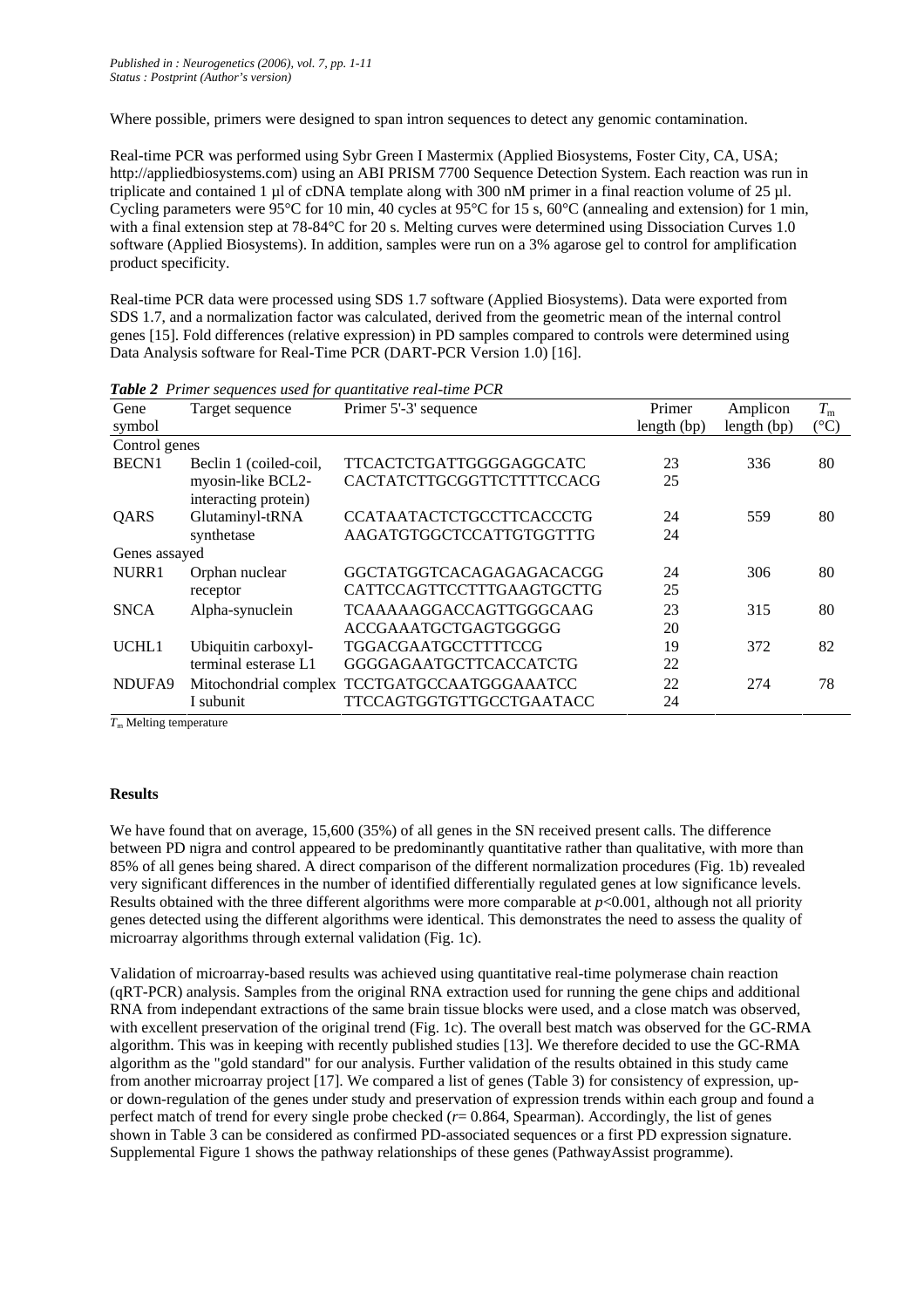*Fig. 1 a Volcano plot of differentially expressed genes in substantia nigra. The <i>x* axis shows differential expression (DE; logarithmic scale), the *y* axis indicates the respective p value of each sequence. The sequences coloured in red show a differential expression greater or smaller than one (logarithm with base 2, i.e. one log unit representing a 100% difference) and *p* values smaller than 0.001. There are 570 probe sets fulfilling these criteria. **b** Comparison of the number of "significant genes" as detected by GC-RMA-, PLIER- and MAS5.0-based analysis procedures. At *p*<0.05 (no variance inflation, no Bonferroni or Benjamini-Hochberg FDR correction) the PLIER algorithm which takes into account Affymetrix proprietary information on probe behaviour stands out by producing a very large number of significantly regulated genes. The number of significantly regulated genes as detected by the different algorithms compares rather well at *p*<0.001. This very stringent threshold leaves 570 significantly regulated genes according to the GC-RMA procedure (Fig. 2). For *p* values <0.05 and <0.01, a DE of 1 was also chosen. **c** Validation of microarray results. Predictions made on the basis of microarray results obtained following different normalization procedures were validated using qRT-PCR analysis. Values expected from GC-RMA-based analysis match qRT-PCR results most closely. Genes selected were chosen on the basis of their relevance for Parkinson's disease. GC-RMA-, PLIER- and MAS5.0-based algorithms are compared

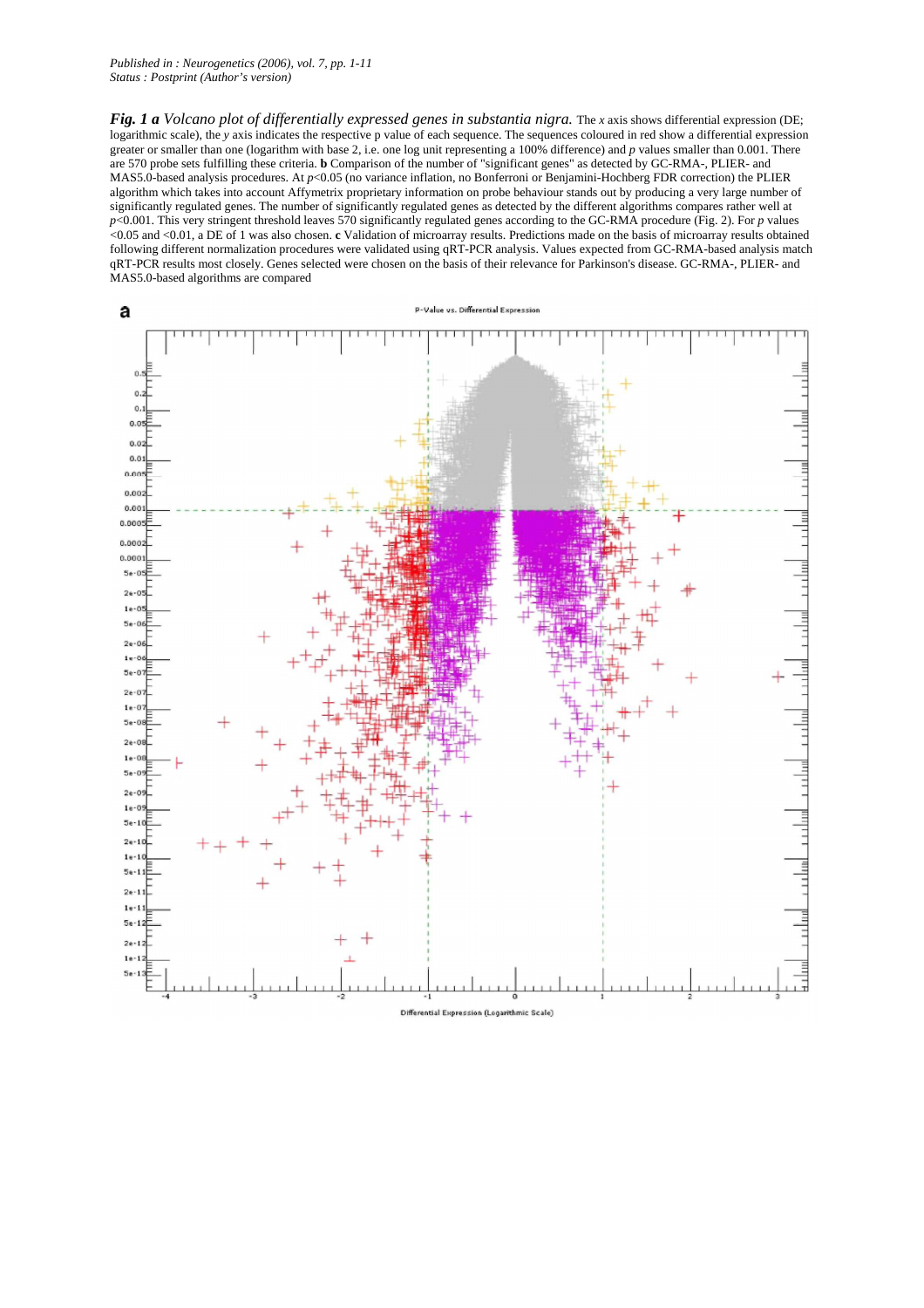



*Fig. 2 Comparison of the number of significant genes in the medial and lateral substantia nigra. For the two analysis* results on the left (medial and lateral nigra, respectively) only medial and lateral samples (PD vs control) were compared (two-class unpaired t test, unequal variance, variance inflation, Bonferroni p value correction). It is interesting to note that the observation that some highly significant genes appear to be "specific" to the lateral and medial nigra, respectively (235 and 86, respectively), is paralleled by the fact that the patterns of degeneration in the lateral compared with the medial substantia nigra are known to differ

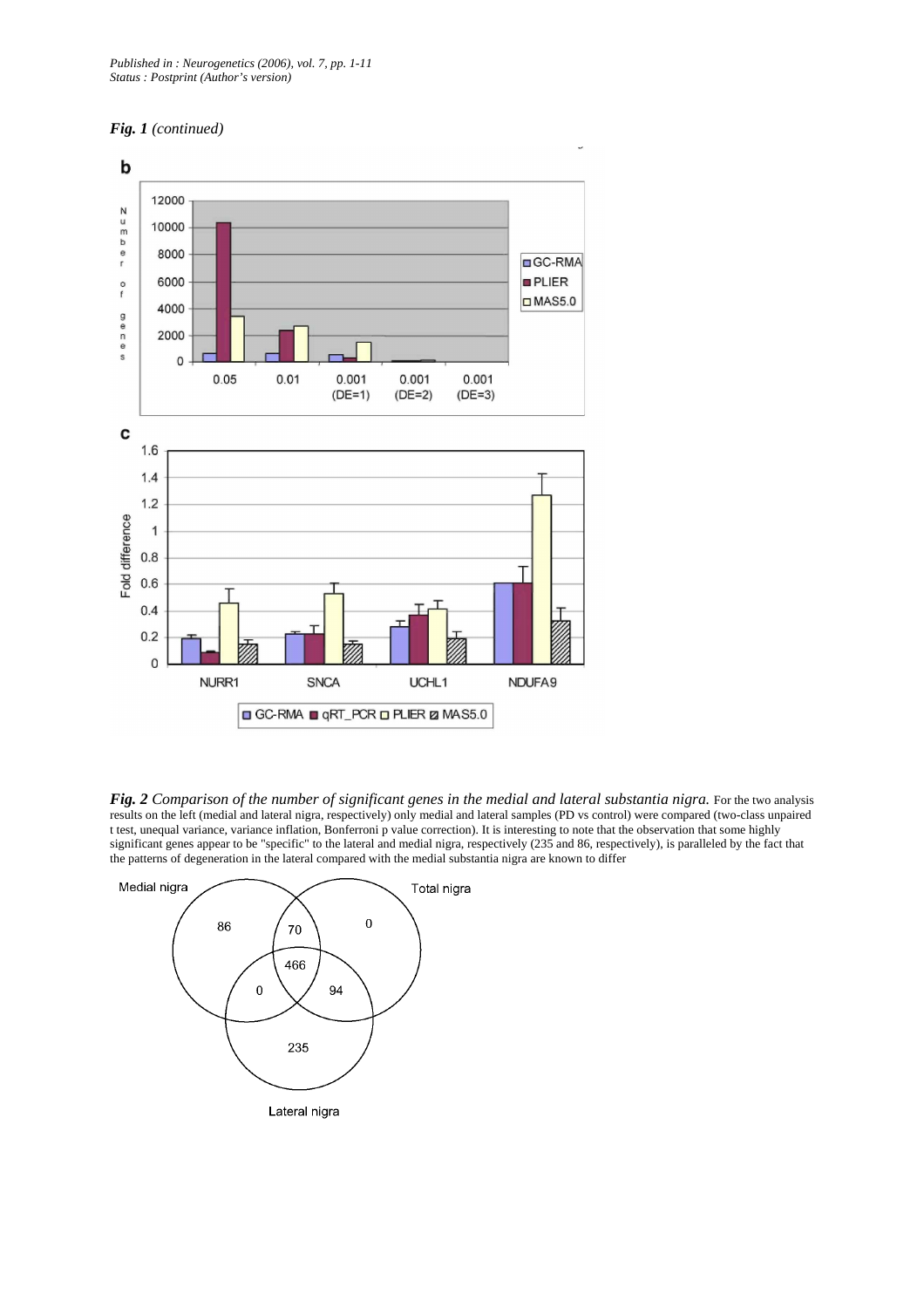| $\ldots$<br>Gene   | Probe set name    | GenBank     | Description                                                                 | Our data | Zhang et al.        |
|--------------------|-------------------|-------------|-----------------------------------------------------------------------------|----------|---------------------|
| symbol             |                   | number      |                                                                             | (fold    | $2005^{\circ}$ [17] |
|                    |                   |             |                                                                             | change)  | (fold change)       |
| <b>NFASC</b>       | 214799_at         | AI821777    | Brain expressed, X-linked 1                                                 | 1.236    | 2.15                |
| <b>PTDSR</b>       | 212723 at         | AK021780    | Phosphatidylserine receptor                                                 | 1.179    | 2.41                |
| HSPB1              | $201841$ _s_at    | NM 001540   | Heat-shock 27 kDa protein 1                                                 | 1.502    | 1.69                |
| MKNK2              | 218205 s at       | NM 017572   | MAP kinase interacting serine/threonine<br>kinase 2                         | 1.239    | 1.75                |
| TF                 | 214064 at         | AI073407    | Transferrin                                                                 | 1.053    | 1.90                |
| <b>AMPH</b>        | $205257$ _s_at    | NM_001635   | Amphiphysin (Stiff-Man syndrome with<br>breast cancer 128 kDa auto-antigen) | $-2.189$ | $-3.20$             |
| BEX1               | 218332 at         | NM 018476   | Brain expressed, X-linked 1                                                 | $-1.023$ | $-1.96$             |
| CDC42              | 214230 at         | R37664      | Cell division cycle 42 (GTP binding<br>protein, 25 kDa)                     | $-1.796$ | $-3.20$             |
| <b>CHGB</b>        | 204260 at         | NM 001819.1 | Chromogranin B (secretogranin 1)                                            | $-2.167$ | $-2.60$             |
| FGF13              | 205110 s at       | NM 004114   | Fibroblast growth factor 13                                                 | $-2.708$ | $-3.90$             |
| MDH1               | 200978 at         | NM 005917   | Malate dehydrogenase 1, NAD (soluble)                                       | $-1.000$ | $-2.37$             |
| <b>NEFL</b>        | 221805 at         | AL537457    | Neurofilament, light polypeptide 68 kDa                                     | $-1.920$ | $-2.78$             |
| <b>NSF</b>         | 202395_at         | NM 006178   | N-ethylmaleimide-sensitive factor                                           | $-1.389$ | $-2.62$             |
| PC <sub>4</sub>    | 221727 at         | AA456973    | Activated RNA polymerase II transcription -1.381<br>cofactor 4              |          | $-2.06$             |
|                    | PRKAR2B 203680_at | NM 002736   | Protein kinase, cAMP-dependant,<br>regulatory, type II, beta                | $-1.777$ | $-2.07$             |
| SV <sub>2</sub> B  | 205551_at         | NM_014848   | Synaptic vesicle glycoprotein 2B                                            | $-2.030$ | $-2.29$             |
| SYT1               | 203999 at         | AV731490    | Synaptotagmin I                                                             | $-2.296$ | $-3.01$             |
| SNAP <sub>25</sub> | $202508$ _s_at    | NM_003081   | Synaptosomal-associated protein, 25 kDa                                     | $-1.339$ | $-1.98$             |
| STMN2              | 203000 at         | BF967657    | Stathmin-like 2                                                             | $-1.761$ | $-2.60$             |
| SNX10              | 218404_at         | NM 013322   | Sorting nexin 10                                                            | $-1.171$ | $-2.28$             |
| RGS4               | 204337 at         | AL514445    | Regulator of G-protein signalling 4                                         | $-2.120$ | $-4.16$             |

*Table 3 Direct comparison of differentially regulated genes in this and another published study (A chip only; [17])*

*NAD* Nicotinamide adenine dinucleotide, *cAMP* cyclic adenosine monophosphate

<sup>a</sup>The paper by Zhang et al. (2005) [17] lists alternative probe set names for NEFL (221916\_at) and SNAP25 (202507\_s\_at). Unlike the present study, the manuscript by Zhang et al. only reports results obtained using the Affymetrix HG\_133A chip

We identified 570 sequences ("priority genes") which passed the FDR correction and which were up- or downregulated at least twofold in the parkinsonian nigra (Fig. 1a). The ratio between up- and down-regulated messages was 1:6. The gene exhibiting the strongest loss of activity was tyrosine hydroxylase (probe 208291 s at,  $p = 5.29384e-06$ , DE =  $-3.88$ ). The highest up-regulation observed was at three log units (800%) with  $p =$ 7.14996e-05. The highest significance for differential regulation was obtained at *p* = 4.151 48e-08 for one EST at  $DE = -1.7$ . Using  $p < 0.001$  as the significance threshold and 0.1 log units (approximately 7% difference in expression) as the cut-off for differentially expressed mRNA sequences, 3,224 differentially regulated messages were identified.

The Venn diagram in Fig. 2 shows the intersection of highly significant genes detected in the lateral and medial nigra compared with the total number of nigra genes. The medial and lateral nigra showed significant differences in expression for some genes (86 and 235, respectively). The 466 genes at the intersection of all three groups form the focus of our current analysis. Contained within this group of significant genes are a larger number of ESTs, suggesting that new pathways exist that have so far not been studied in relation to PD pathogenesis. However, it is clear that our list of 570 priority genes is a "working" list and will have to be constantly checked and amended if justified.

Regarding differential regulation of PD-associated genes in the cerebral cortex, we found that some were coregulated with genes that were differentially expressed in the SN, but we also observed a number of apparently unique transcriptomic profiles which will need to be confirmed. Importantly, it appears that the number of genes showing co-regulation was too high (several observations made, work in progress) to be explained by chance alone, suggesting that at least at the level of the brain, PD may be considered a "systemic" disease. This would be in keeping with the widespread pathology revealed by alpha-synuclein immunocytochemistry.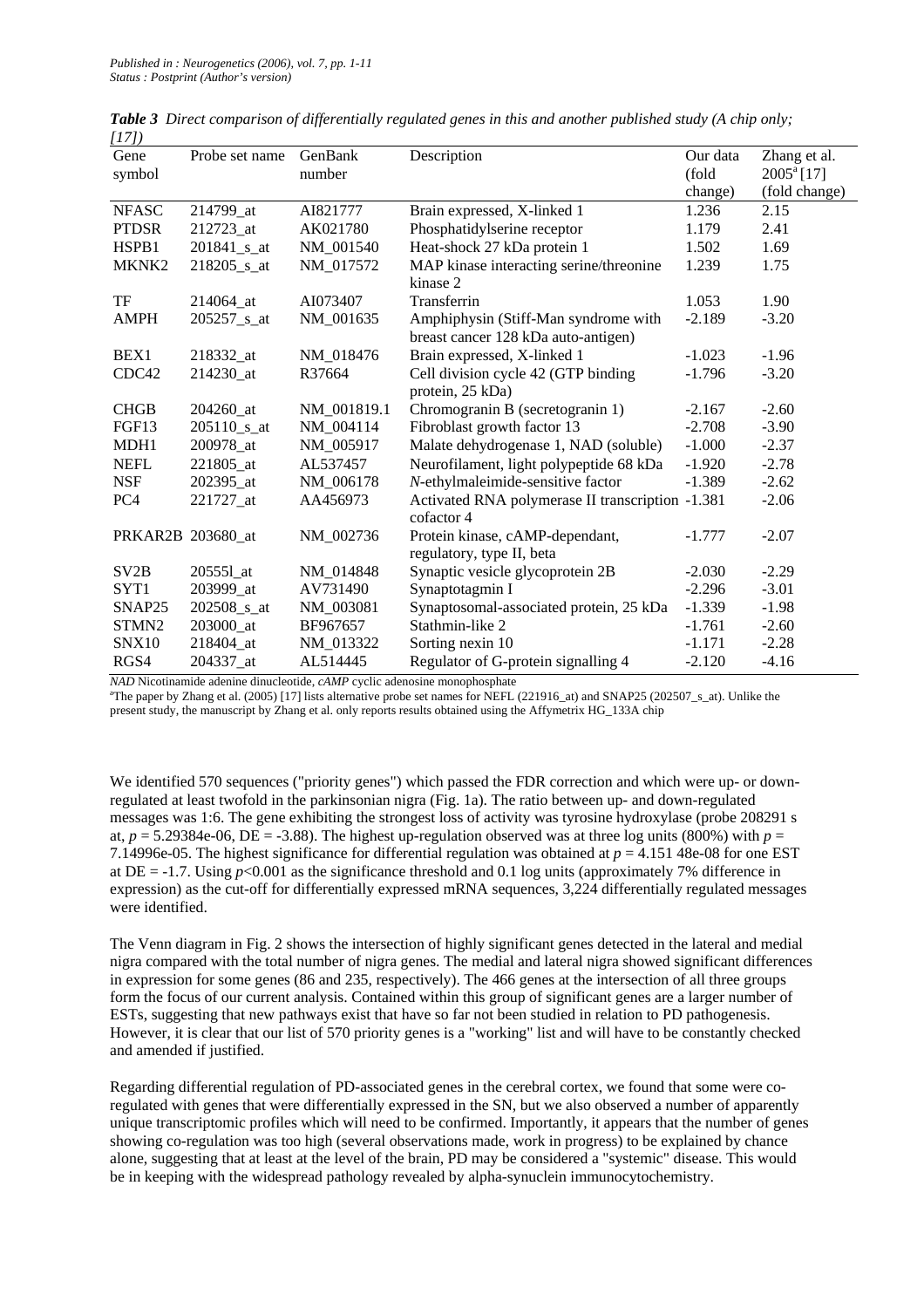'Gene ontology' (GO) [18] represents a controlled vocabulary to describe gene and gene product attributes in an organism (http://www.geneontology.org). The three organizing principles of GO are molecular function, biological process and cellular component. The 570 regulated sequences were grouped according to their corresponding annotations (Fig. 3). It is interesting that for each of the above GO categories, approximately half of the priority sequences could not be assigned to known GO categories (48.2, 54.8 and 50.8%, respectively). Of the priority sequences concerned, 51.8% possess known molecular functions (Fig. 3 a). The most highly represented transcripts in this group are involved in metal ion binding or act as receptors and enzymes. It is notable that a large number of sequences also play a role in DNA and nucleic acid binding. This is of special interest considering that fragmentation of nuclear DNA is an established finding in parkinsonian nigra [19, 20]. Transcripts representative of established cellular components (Fig. 3b) and known biological processes (Fig. 3c) accounted for slightly less than half (45.2 and 49.2%, respectively) of all regulated transcripts. In the cellular component group, genes and functions related to the nucleus, plasma membrane and the membrane fraction represent more than half of all priority transcripts. For the known biological processes, the highest percentage of transcripts were protein synthesis and breakdown (7.4%), signalling (7.9%), cell cycle, growth and development (9.5%) and transport (10.7%). Examining the distribution of highly regulated messages across pathways, only a small minority (11%) could be assigned to established metabolic cascades (GenMAPP/KEGG). The most highly represented include amino acid metabolism, translation factors, cellular signalling and cell adhesion (Fig. 3d).

Interestingly, a number of our priority messages map to PARK loci, which are likely to harbour as yet unidentified PD-causing genes (Table 4). In addition to the gene mapping most closely to the Park10 locus [21], our full list includes all transcripts (priority genes only) derived from chromosome 1p, in view of a recent publication linking this region to risk and age-of-onset in PD [22]. However, overall and based on GO, only approximately 50% of these transcripts located on 1p have known molecular functions or form part of established biological processes or cellular components (data not shown). Three of the probes mapping to the lp region, which identify two proteins, i.e. cell division cycle 42 (CDC42) and vav 3 oncogene (VAV3), are involved in the integrin-mediated cell adhesion pathway (GenMAPP). Furthermore, looking at the list of priority genes in greater detail, several up-regulated transcripts were found to be members of the DNAJ family of heatshock proteins. These include DnaJ (Hsp40) homologue subfamily B, member 1 (DNAJB1) and DnaJ (Hsp40) homologue, subfamily B, member 6 (DNAJB6). The DNAJ family provides important molecular chaperones which have been implicated in the assembly and disassembly of protein complexes, pro-tein folding, renaturation of denatured proteins, prevention of protein aggregation and protein export (http://www.ncbi.nlm.nih.gov/ entrez/query.fcgi?b=OMIM). Observed values for those genes were  $p = 0.000212164$  and DE=1.4 for DNAJB6 (209015 s at),  $p = 0.007720513$  and DE = 1.1 for DNAJB1 (200666 s at) and  $p = 8.08917e-05$  and DE=0.9 for DNAJB2 (202500 at), respectively.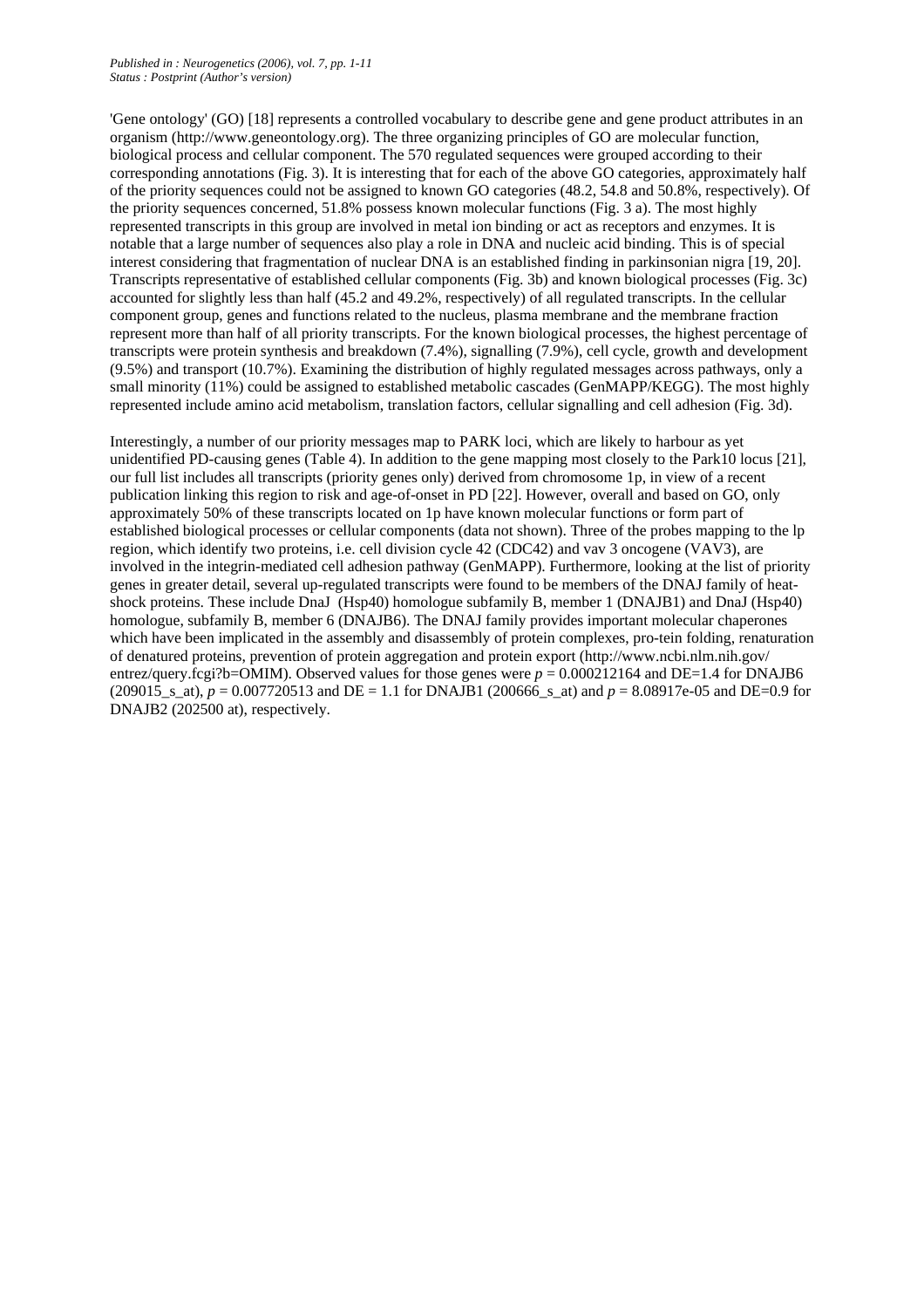*Published in : Neurogenetics (2006), vol. 7, pp. 1-11 Status : Postprint (Author's version)* 

*Fig. 3 Percentage of established genes (non-EST transcripts) serving a known molecular function, representing an established cellular component, participating in known biological processes and forming pathways.* Genes are grouped according to their annotations as defined by Gene Ontology (GO; [18]). In the case of very small group sizes, summary headings were created for functionally related groups. Keys for resolving each summary group are given in Supplementary Table 1. **a** Per cent of non-EST transcripts (51.8% of 570) serving a known molecular function. The insert *(pie chart)* shows that almost half (48.2%) of the "prioritised genes" do not have a known molecular function. **b** Per cent of differentially expressed non-EST transcripts (45.2% of 570) categorized according to the cellular component to which they belong. The *insert (pie chart*) shows that the majority of the "prioritised genes" do not have a known cellular function. **c** Per cent of non-EST transcripts (49.2% of 570) serving a known biological process. Genes were grouped according to the known biological process in which they are involved; the majority of transcripts (50.8%) cannot be assigned to Gene Ontology categories. **d** Per cent of highly significant non-EST sequences that are members of established pathways. The *pie chart* shows that only 11% (63/570) of the regulated transcripts can be assigned to known pathways (GenMAPP/ KEGG). Therefore, the vast majority (89%) of the "prioritised genes" are not part of a known gene regulatory network



Percentage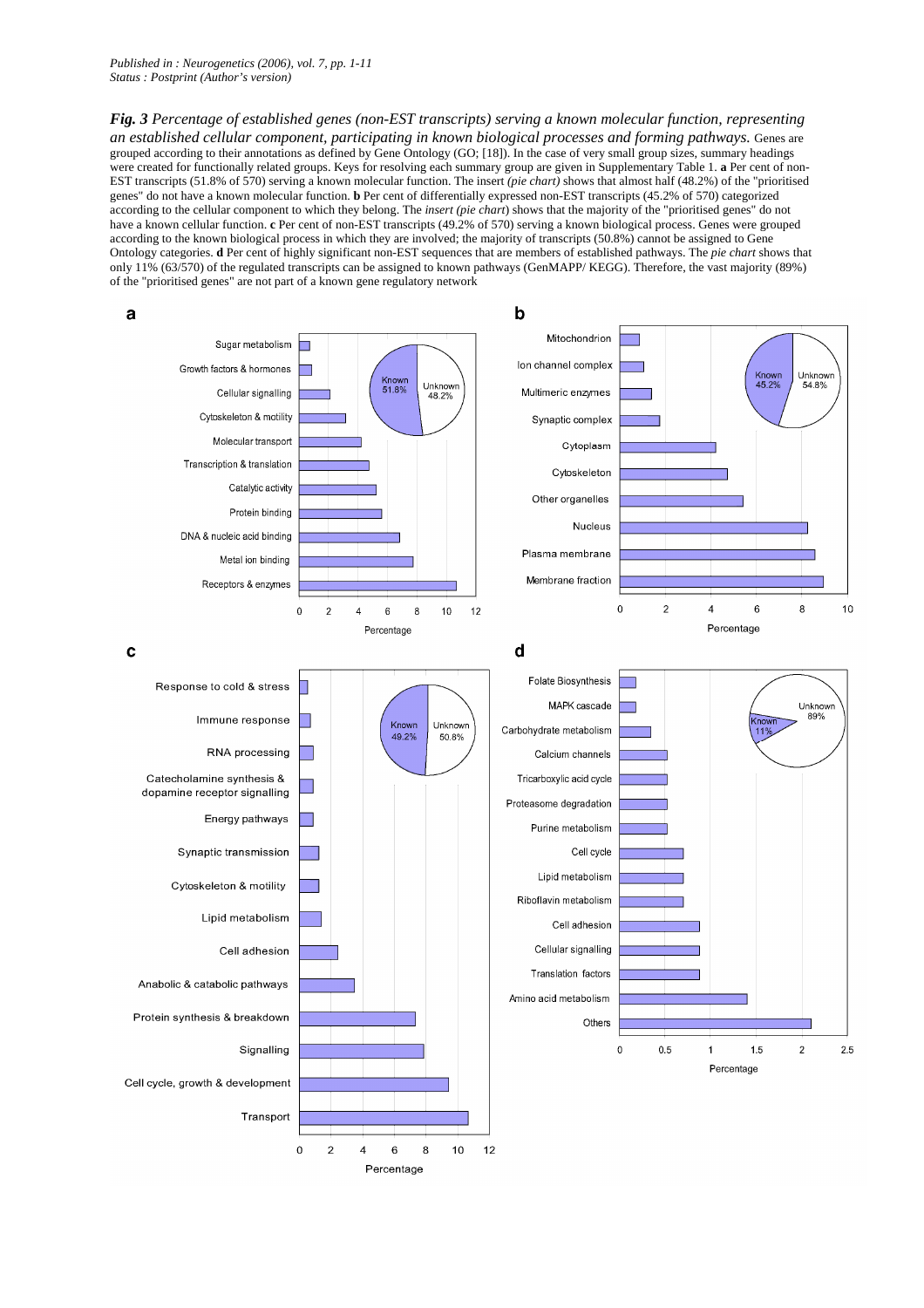|  | Table 4 Gene sequences (priority genes only) that map to regions of established PD linkage |  |  |  |  |  |  |  |
|--|--------------------------------------------------------------------------------------------|--|--|--|--|--|--|--|
|--|--------------------------------------------------------------------------------------------|--|--|--|--|--|--|--|

| <b>PARK</b>                   | Chromosomal       | Gene symbol      | Probe set            | GenBank               | Description                                                                  | Fold                        |
|-------------------------------|-------------------|------------------|----------------------|-----------------------|------------------------------------------------------------------------------|-----------------------------|
|                               | location          |                  | name                 | number                |                                                                              | change <sup>a</sup><br>(DE) |
| PARK3                         | chr2p13           | GFPT1            |                      | 202722_s_at NM_002056 | Glutamine-fructose-6-phosphate<br>transaminase 1                             | $-1.192$                    |
|                               | chr2p13.3         | MDH1             | 200978_at            | NM_005917             | Malate dehydrogenase 1, NAD<br>(soluble)                                     | $-1.000$                    |
| PARK5 <sup>b</sup>            | chr4p14           | HIP <sub>2</sub> | 225179_at            | AA161140              | Huntington interacting protein 2                                             | $-1.254$                    |
| PARK10<br>region <sup>c</sup> | chr1p12-p11.2     | MAGI-3           | 226770_at            | AI692181              | Membrane-associated guanylate<br>kinase-related (MAGI-3)                     | $-1.004$                    |
|                               | chr1p13.3         | VAV3             | 218807_at            | NM_006113             | Vav 3 oncogene                                                               | $-1.383$                    |
|                               | chr1p13.3         | FLJ30525         | 225841_at            | BE502436              | Hypothetical protein FLJ30525                                                | $-1.093$                    |
|                               | chr1p13.3         | LOC284611        | 226568_at            | AI478747              | Hypothetical protein LOC284611                                               | $-1.602$                    |
|                               | chr1p21.3         | LPPR4            | 213496_at            | AW592563              | Plasticity-related gene 1                                                    | $-1.258$                    |
|                               | chr1p31.2         | DKFZp761D22<br>1 | 223672_at            | AL136561              | Hypothetical protein<br>DKFZp761D221                                         | $-1.140$                    |
|                               | chr1p31.3         | LOC163782        | 229125_at            | AA456955              | Hypothetical protein LOC163782                                               | $-1.615$                    |
|                               | chr1p32.3 $d$     | SSBP3            | 222482_at            | AA102468              | Single stranded DNA binding<br>protein 3                                     | $-1.365$                    |
|                               | chr1p34.2         | HPCAL4           | 219671_at            | AL136591              | Hippocalcin-like 4                                                           | $-1.052$                    |
|                               | chr1p34.3         | <b>NCDN</b>      | 209556_at            | AB011179              | Neurochondrin                                                                | $-1.018$                    |
|                               | chr1p35           | MAN1C1           | 218918_at            | NM_020379             | Mannosidase, alpha, class 1C,<br>member 1                                    | $-1.094$                    |
|                               | $chr1p35.3-p33$   | DSCR1L2          | 226272_at            | N25986                | Down syndrome critical region<br>gene-1-like 2                               | $-1.096$                    |
|                               | chr1p36           | <b>HSA9947</b>   | 218608_at            | NM_022089             | Putative ATPase                                                              | $-1.085$                    |
|                               | chr1p36.1         | CDC42            | 210232_at            | M35543                | Cell division cycle 42 (GTP binding<br>protein, 25 kDa)                      | $-1.946$                    |
|                               | chr1p36.1         | CDC42            | 214230_at            | R37664                | Cell division cycle 42 (GTP binding -1.796<br>protein, 25 kDa)               |                             |
|                               | $chr1p36.1-p35$   | RAP1GA1          | 203911_at            | NM_002885             | RAP1, GTPase activating protein 1                                            | $-1.020$                    |
|                               | chr1p36.31-p36.11 | <b>BACH</b>      |                      | 208002_s_at NM_007274 | Brain acyl-CoA hydrolase                                                     | $-1.696$                    |
|                               | chr1pter-p22.2    | RIMS3            | 204730_at            | NM_014747             | Regulating synaptic membrane<br>exocytosis 3                                 | $-1.417$                    |
| PARK11                        | chr2q36.3         | FLJ20701         | 219093_at            | NM_017933             | Hypothetical protein FLJ20701                                                | $-1.002$                    |
|                               | chr2q36.3         | <b>SLC16A14</b>  | 238029_s_at R15072   |                       | Solute carrier family 16<br>(monocarboxylic acid transporters),<br>member 14 | $-1.096$                    |
|                               | chr2q37.3         | <b>BOK</b>       | 223349_s_at BE614255 |                       | BCL2-related ovarian killer                                                  | 1.202                       |
|                               | chr2q37.3         | LRRFIP1          | 223492_s_at BC004958 |                       | Leucine-rich repeat (in FLII)<br>interacting protein 1                       | $-1.155$                    |

*ATPase* Adenosinetriphosphatase

<sup>a</sup>All probes listed were tested using the Benjamini and Hochberg FDR model

bUCHL1 is also a member of the list of priority genes

<sup>c</sup>Some genes associated with risk and age-of-onset in PD are localised to chromosome 1p [22]

<sup>d</sup>Located within the linkage interval encompassing PARK10 [21]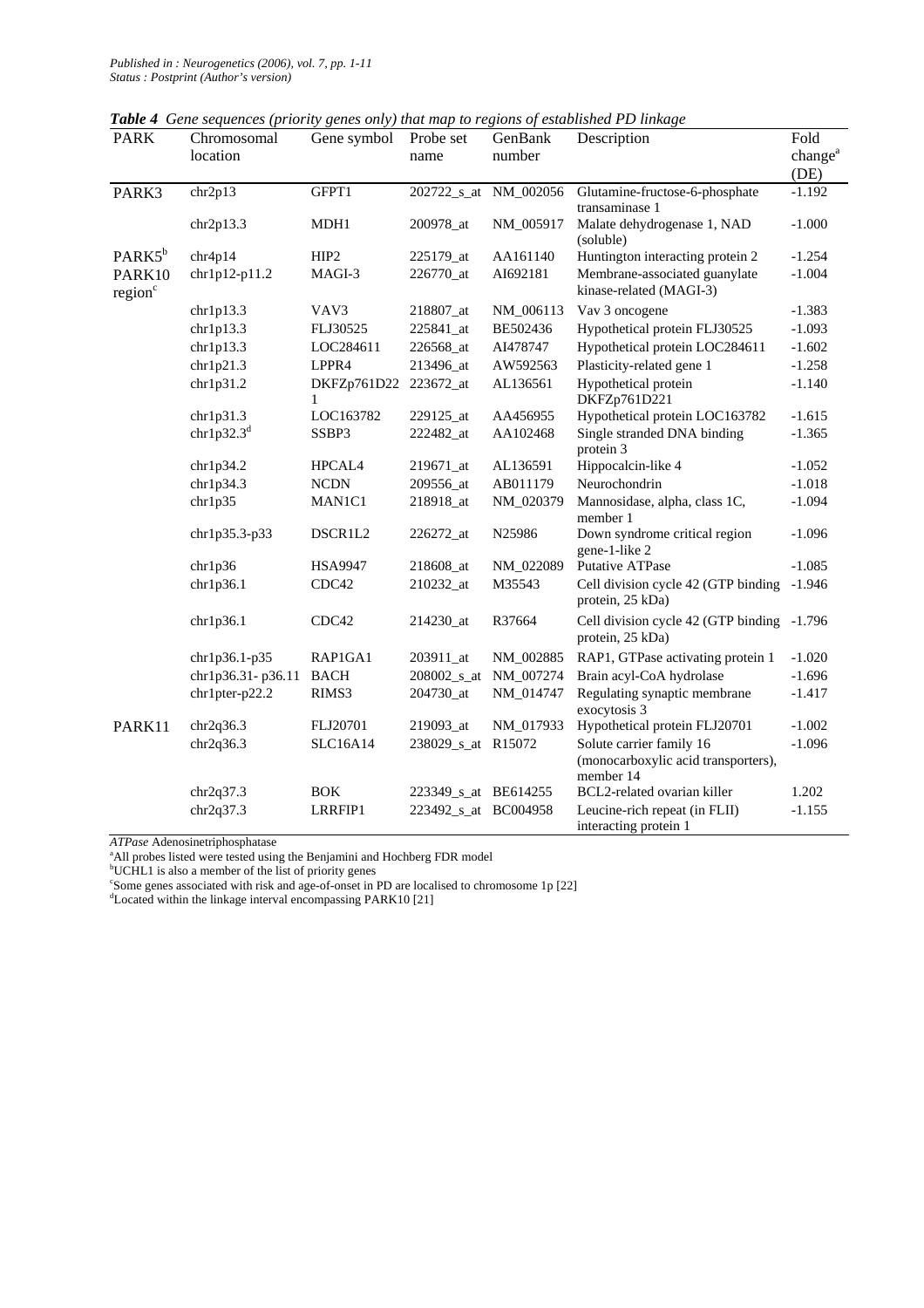*Fig. 4 Identification of novel PD-associated genes belonging to the DnaJ family of heat-shock proteins which have been implicated in protein folding and protein complex dissociation (OMIM)*. The pathway schematic illustrates that binding of HERPUD1 (homocysteine-inducible, endoplasmic reticulum stress-inducible, ubiquitin-like domain member 1) with the proteasome [28, 29] has a negative effect on the regulation and expression of DnaJ (Hsp40) homolog, subfamily B, member 1 (DNAJB1) [30] and DnaJ (Hsp40) homolog, subfamily B, member 6 (DNAJB6) [31]. N, nucleus



#### **Discussion**

The goal of this research programme is to answer the question of which differences in gene expression are responsible for the preferential susceptibility of dopaminergic nerve cells of the SN to dysfunction and eventual cell death. We present for the first time a whole genome expression analysis of the SN of 15 cases of neuropathologically confirmed PD and 8 controls. We have observed a number of highly significant expression differences in this study, and it is important to bear in mind that we have analyzed RNA extracted from wholetissue rather than individual cell types, and that expression differences are likely to be a reflection of disease affecting nerve cells as well as glia. We have found that less than 50% of the sequences interrogated by the gene chips were detectable in the SN. Therefore, approximately half of all human genes may be excluded from the search for genes that are of relevance in Parkinson's disease. At the same time we find that the difference between the parkinsonian nigra and control tissue is remarkably quantitative rather than predominantly qualitative.

Only a few publications have so far detailed transcriptomic information on the parkinsonian nigra, and in those studies, genome coverage was restricted to either small Affymetrix HG Focus arrays [23] or the HG 133A array only [17, 24]. We compared the published gene lists of all three studies and checked for overlap (consistency), examining in detail all genes that are shared between at least two of the data sets. While the study by Hauser et al. 2005 [24] provides limited published information, and none of the top candidates of Grunblatt et al. 2004 [23] could be confirmed in our data set (matching results with seven down-regulated transcripts only, i.e. GBE1, ALDH 1A1, TRIM36, SLC18A2P, TMEM4, HIP2, and NR4A2), we observed excellent agreement between the A chip gene list published by Zhang et al. 2005 [17] and our own data (their study only used the HG\_133A chip).

A potentially very important finding of this study concerns a series of 25 sequences which are highly differentially regulated in PD and which map to known PARK loci. Accordingly, these sequences may play a role in sporadic PD and represent candidates for as yet unidentified disease-causing genes. Details of these candidate genes are given in Table 4.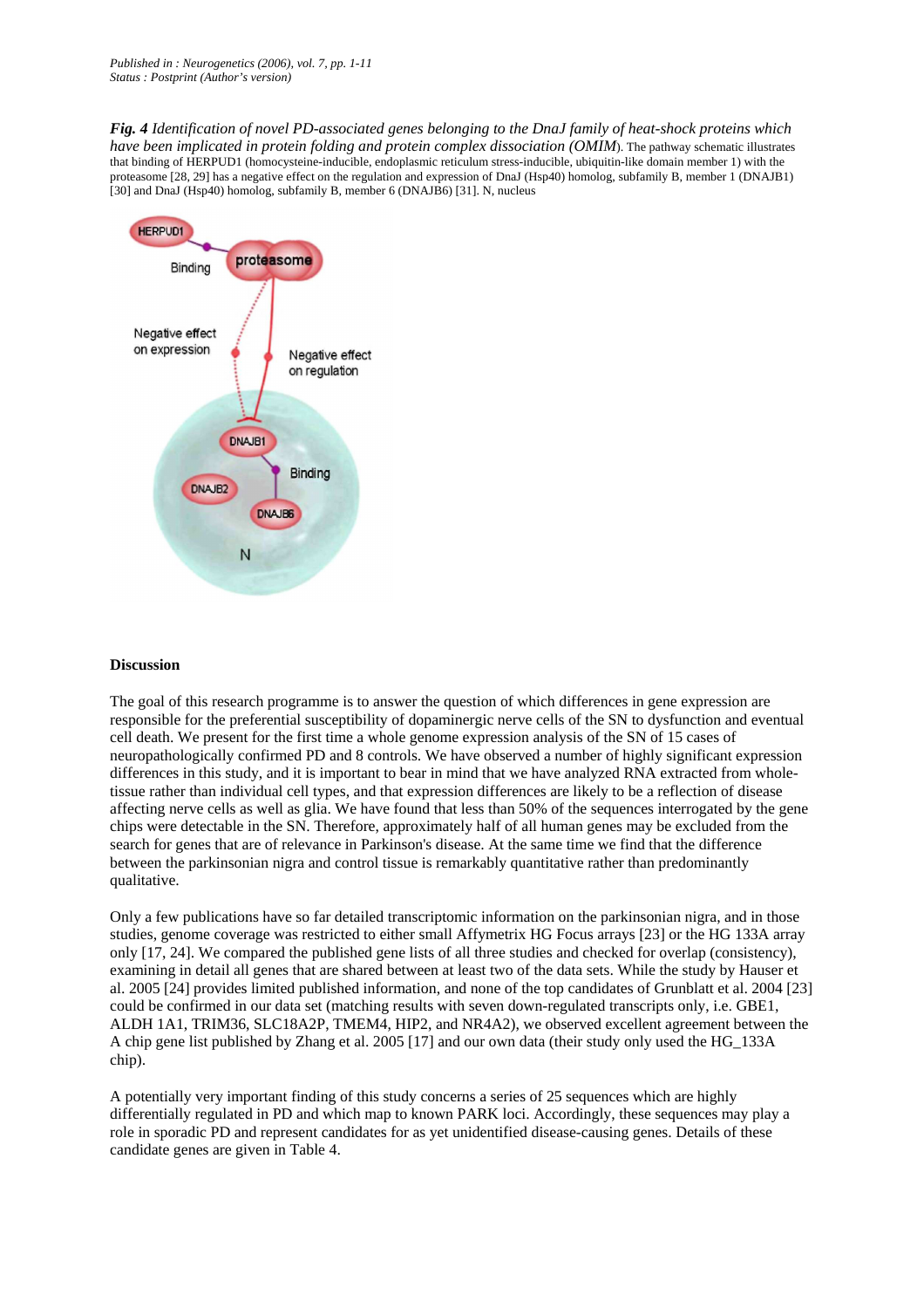We and others believe that dysfunction in the ubiquitin-proteasome system and cellular stress represent mechanisms behind the irreversible loss of dopaminergic neurones in PD (Duke et al., submitted). Dysfunction of the endoplasmic reticulum (ER) has also been proposed. In this study, we report increased levels of HERPUD1 mRNA in parkinsonian SN, which is the product of a gene that encodes an ER resident protein which is up-regulated in response to ER stress. It is well known that the accumulation of misfolded proteins in ER triggers an "unfolded protein response" (UPR), which increases transcription of genes encoding for ER chaperones and enzymes associated with ER protein degradation [25]. In the normal brain HERPUD1 has been localised to neurones, and it is found in activated microglia in senile plaques in the brains of Alzheimer's disease patients [26]. A microarray study of a 6-hydroxydopamine (6-OHDA)-treated dopaminergic cell line also shows that the neurotoxin stimulates pathways associated with cellular stress and the UPR accompanied by the expression of HERPUD1 [27]. The schematic pathway shown in Fig. 4 illustrates the interaction between homocys teine-inducible, ER stress-inducible, ubiquitin-like domain member 1 (HERPUD1; 217168 s at,  $p =$ 0.00 2316407, DE= 0.53) and the proteasome [28, 29], which is known to negatively influence expression of DNAJB1 [30] and downstream DNAJB6 [31]. DNAJB1 is involved in biological processes (GO) associated with chaperone-cofactor-dependant protein folding (i.e. assisting in the covalent and non-covalent assembly of posttranslational proteins and single-chain polypeptides or multi-subunit complexes into the correct tertiary structure) and has a known molecular function interacting selectively with unfolded protein.

Future work will focus on the detailed and individualised expression profile of the priority sequences described here as well as additional members of this data set across various PD brain regions, their cellular localisation in different cell types and a study of their biological function in pathways in vitro and in vivo. Furthermore, a detailed analysis of individual genome usage by each PD case in relation to neuropathological and clinical features will be performed. Finally, we are planning to link our transcriptomic data to additional data layers (proteomics, metabonomics and morphonomics) to obtain a more holistic and refined picture of PD in the context of what we have termed multidimensional tissue analysis (http://www.neurogenetics.net/ Multidimensional.html).

## **Acknowledgements**

We are grateful to the brain donors and their families for the provision of brain tissue for research. This work was funded through a programme grant from the UK Parkinson's Disease Society. We are grateful to the Parkinson's Disease Society Tissue Bank at Imperial College London, funded by the Parkinson's Disease Society of the UK, registered charity 948776. We would also like to thank the UK Multiple Sclerosis Tissue Bank at Imperial College London. Use of an Affymetrix node in the Department of Neuropathology, funded by the Trustees of the Corsellis Collection, is gratefully acknowledged. The authors would like to thank Dr. Stuart Peirson for his expert advice on the qRT-PCR analysis and Dr. Geraint Barton from the Bioinformatics Support Service, Imperial College London, for his advice and for the reading of the manuscript.

#### **References**

1. Polymeropoulos MH, Lavedan C, Leroy E, Ide SE, Dehejia A, Dutra A, Pike B, Root H, Rubenstein J, Boyer R, Stenroos ES, Chandrasekharappa S, Athanassiadou A, Papapetropoulos T, Johnson WG, Lazzarini AM, Duvoisin RC, Di Iorio G, Golbe LI, Nussbaum RL (1997) Mutation in the alpha-synuclein gene identified in families with Parkinson's disease. Science 276:2045-2047

2. Kruger R, Kuhn W, Muller T, Woitalla D, Graeber M, Kosel S. Przuntek H, Epplen JT, Schols L, Riess O (1998) Ala30Pro mutation in the gene encoding alpha-synuclein in Parkinson's disease. Nat Genet 18:106-108

3. Singleton AB, Farrer M, Johnson J, Singleton A, Hague S, Kachergus J, Hulihan M, Peuralinna T, Dutra A, Nussbaum R, Lincoln S, Crawley A, Hanson M, Maraganore D, Adler C, Cookson MR, Muenter M, Baptista M, Miller D, Blancato J, Hardy J, Gwinn-Hardy K (2003) Alpha-synuclein locus triplication causes Parkinson's disease. Science 302:841

4. Kitada T, Asakawa S, Hattori N, Matsumine H, Yamamura Y Minoshima S, Yokochi M, Mizuno Y, Shimizu N (1998) Mutations in the parkin gene cause autosomal recessive juvenile parkinsonism. Nature 392:605-608

5. Leroy E, Boyer R, Auburger G, Leube B, Ulm G, Mezey E, Harta G, Brownstein MJ, Jonnalagada S, Chernova T, Dehejia A, Lavedan C, Gasser T, Steinbach PJ, Wilkinson KD, Polymeropoulos MH (1998) The ubiquitin pathway in Parkinson's disease. Nature 395:451-452

6. Valente EM, Abou-Sleiman PM, Caputo V, Muqit MM, Harvey K, Gispert S, Ali Z, Del Turco D, Bentivoglio AR, Healy DG, Albanese A, Nussbaum R, Gonzalez-Maldonado R, Deller T, Salvi S, Cortelli P, Gilks WP, Latchman DS, Harvey RJ, Dallapiccola B, Auburger G, Wood NW (2004) Hereditary early-onset Parkinson's disease caused by mutations in PINK1. Science 304:1158-1160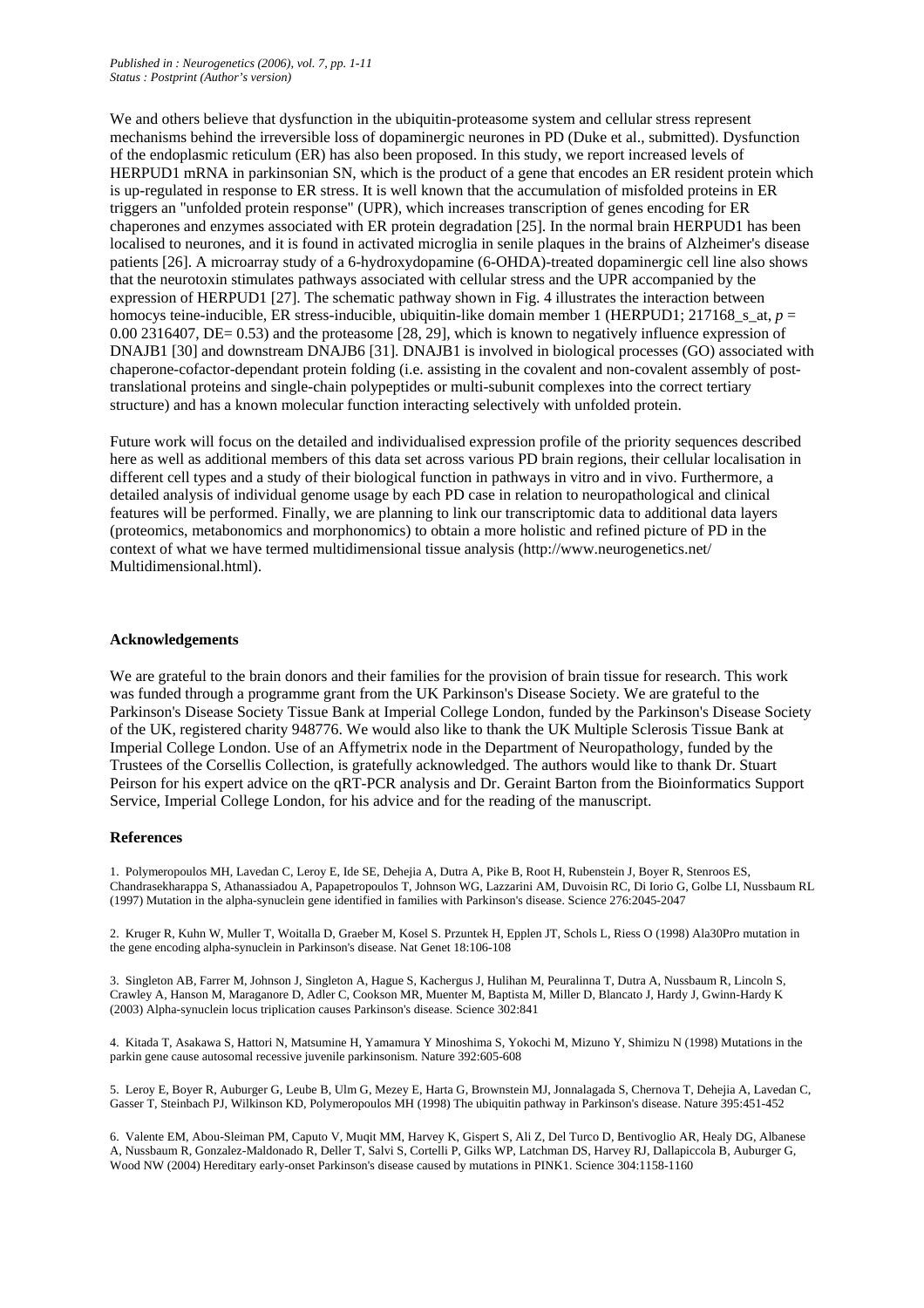7. Bonifati V, Rizzu P, van Baren MJ, Schaap O, Breedveld GJ, Krieger E, Dekker MC, Squitieri F, Ibanez P, Joosse M, van Dongen JW, Vanacore N, van Swieten JC, Brice A, Meco G, van Duijn CM, Oostra BA, Heutink P (2003) Mutations in the DJ-1 gene associated with autosomal recessive early-onset parkinsonism. Science 299:256-259

8. Le WD, Xu P, Jankovic J, Jiang H, Appel SH, Smith RG, Vassilatis DK (2003) Mutations in NR4A2 associated with familial Parkinson disease. Nat Genet 33:85-89

9. Paisan-Ruiz C, Jain S, Evans EW, Gilks WP, Simon J, van der Brag M, Lopez de Munain A, Aparicio S, Gil AM, Khan N, Johnson J, Martinez JR, Nicholl D, Carrera IM, Pena AS, de Silva R, Lees A, Marti-Masso JF, Perez-Tur J, Wood NW, Singleton AB (2004) Cloning of the gene containing mutations that cause PARK8-linked Parkinson's disease. Neuron 44:595-600

10. Zimprich A, Biskup S, Leitner P, Lichtner P, Farrer M, Lincoln S, Kachergus J, Hulihan M, Uitti RJ, Calne DB, Stoessl AJ, Pfeiffer RF, Patenge N, Carbajal IC, Vieregge P, Asmus F, Muller-Myhsok B, Dickson DW, Meitinger T, Strom TM, Wszolek ZK, Gasser T (2004) Mutations in LRRK2 cause autosomal-dominant parkinsonism with pleomorphic pathology. Neuron 44:601-607

11. Fearnley JM, Lees AJ (1991) Ageing and Parkinson's disease: substantia nigra regional selectivity. Brain 114:2283-2301

12. Moran LB, Duke DC, Turkheimer FE, Banati RB, Graeber MB (2004) Towards a transcriptome definition of microglial cells. Neurogenetics 5:95-108

13. Wu Z, Irizarry RA (2004) Preprocessing of oligonucleotide array data. Nat Biotechnol 22:656-658

14. Hsiao LL, Dangond F, Yoshida T, Hong R, Jensen RV, Misra J. Dillon W, Lee KF, Clark KE, Haverty P, Weng Z, Mutter GL, Frosch MP, Macdonald ME, Milford EL, Cram CP, Bueno R, Pratt RE, Mahadevappa M, Warrington JA, Stephanopoulos G, Stephanopoulos G, Gullans SR (2001) A compendium of gene expression in normal human tissues. Physiol Genomics 7:97-104

15. Vandesompele J, De Preter K, Pattyn F, Poppe B, Van Roy N, De Paepe A, Speleman F (2002) Accurate normalization of realtime quantitative RT-PCR data by geometric averaging of multiple internal control genes. Genome Biol 3:RESEARCH0034

16. Peirson SN, Butler JN, Foster RG (2003) Experimental validation of novel and conventional approaches to quantitative real-time PCR data analysis. Nucleic Acids Res 31(14):e73

17. Zhang Y, James M, Middleton FA, Davis RL (2005) Transcriptional analysis of multiple brain regions in Parkinson's disease supports the involvement of specific protein processing, energy metabolism, and signaling pathways, and suggests novel disease mechanisms. Am J Med Genet B Neuropsychiatr Genet 137:5-16

18. Ashburner M, Ball CA, Blake JA, Botstein D, Butler H, Cherry JM, Davis AP, Dolinski K, Dwight SS, Eppig JT, Harris MA, Hill DP, Issel-Tarver L, Kasarskis A, Lewis S, Matese JC. Richardson JE, Ringwald M, Rubin GM, Sherlock G (2000) Gene ontology: tool for the unification of biology. The Gene Ontology Consortium. Nat Genet 25:25-29

19. Kosel S, Egensperger R, von Eitzen U, Mehraein P, Graeber MB (1997) On the question of apoptosis in the parkinsonian substantia nigra. Acta Neuropathol (Berl) 93:105-108

20. Graeber MB, Grasbon-Frodl E, Abell-Aleff P, Kösel S (1999) Nigral neurons are likely to die of a mechanism other than classical apoptosis in Parkinson's disease. Parkinsonism Relat Disord 5:187-192

21. Hicks AA, Pétursson H, Jónsson T, Stefánsson H, Jóhannsdóttir HS, Sainz J, Frigge ML, Kong A, Gulcher JR, Stefánsson K, Sveinbjörnsdóttir S (2002) A susceptibility gene for late-onset idiopathic Parkinson's disease. Ann Neurol 52:549-555

22. Oliveira SA, Li YJ, Noureddine MA, Züchner S, Qin X, Pericak-Vance MA, Vance JM (2005) Identification of risk and age-at-onset genes on chromosome 1 p in Parkinson disease. Am J Hum Genet 77:252-264

23. Grunblatt E, Mandel S, Jacob-Hirsch J, Zeligson S, Amariglo N, Rechavi G, Li J, Ravid R, Roggendorf W, Riederer P, Youdim MB (2004) Gene expression profiling of parkinsonian substantia nigra pars compacta; alterations in ubiquitin-protea-some, heat shock protein, iron and oxidative stress regulated proteins, cell adhesion/cellular matrix and vesicle trafficking genes. J Neural Transm 111:1543-1573

24. Hauser MA, Li YJ, Xu H, Noureddine MA, Shao YS, Gullans SR, Scherzer CR, Jensen RV, McLaurin AC, Gibson JR, Scott BL, Jewett RM, Stenger JE, Schmechel DE, Hulette CM, Vance JM (2005) Expression profiling of substantia nigra in Parkinson disease, progressive supranuclear palsy, and frontotemporal dementia with parkinsonism. Arch Neurol 62:917-921

25. Gerace L, Gilmore R, Johnson A, Lazarow P, Neupert W, O'Shea E, Weis K (2002) Intracellular compartments and protein sorting. In: Alberts B, Johnson A, Lewis J, Raff M, Roberts K, Walter P (eds) Molecular biology of the cell, 4th edn. Garland, New York

26. Sai X, Kawamura Y, Kokame K, Yamaguchi H, Shiraishi H, Suzuki R, Suzuki T, Kawaichi M, Miyata T, Kitamura T, De Strooper B, Yanagisawa K, Komano H (2002) Endoplasmic reticulum stress-inducible protein, Herp, enhances presenilin-mediated generation of amyloid beta-protein. J Biol Chem 277:12915-12920

27. Holtz WA, O'Malley KL (2003) Parkinsonian mimetics induce aspects of unfolded protein response in death of dopaminergic neurons. Biol Chem 278:19367-19377